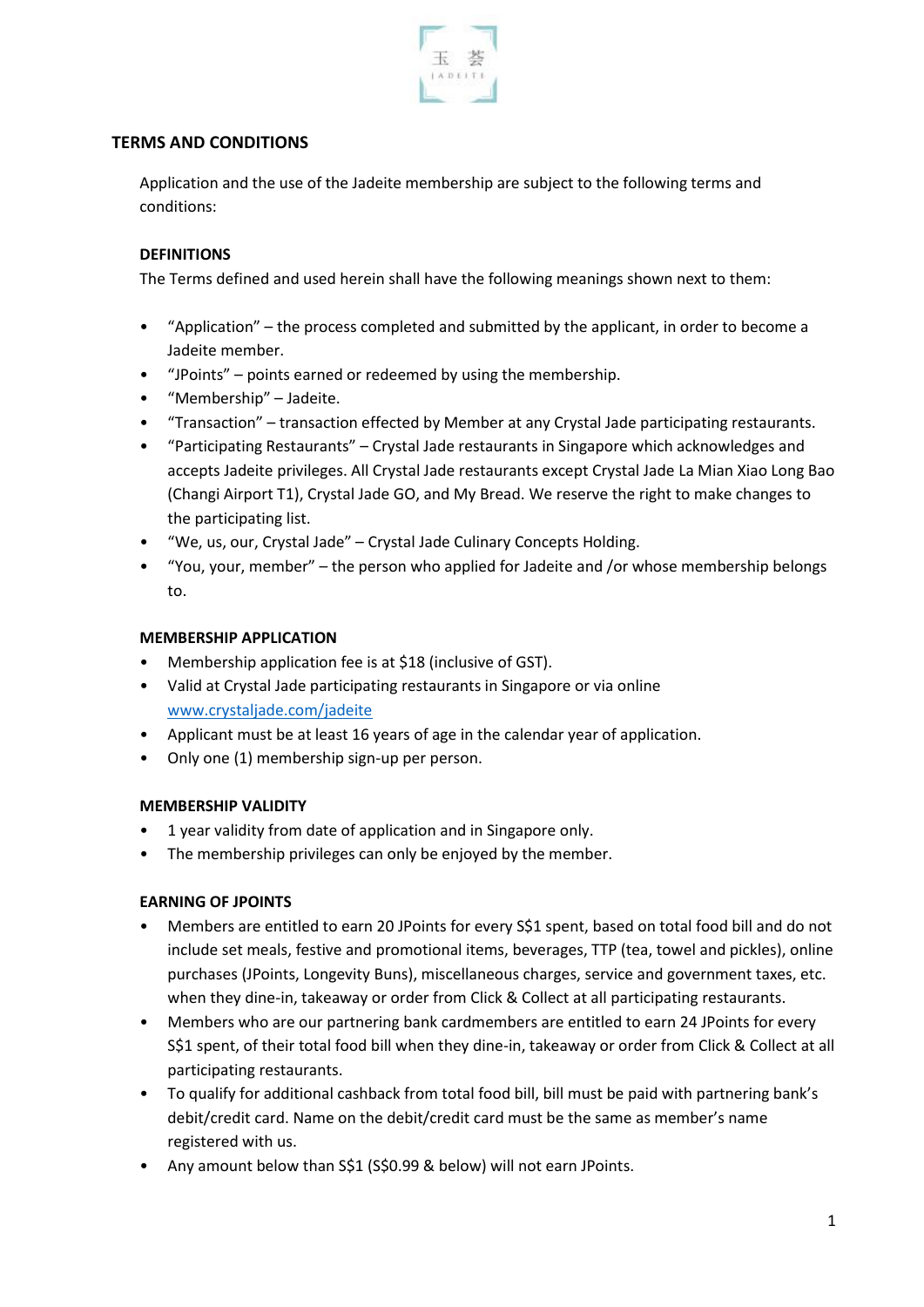

- Accumulation of JPoints is not applicable for banquet / large group of more than 50 persons.
- Members have to identify oneself and inform staff at point of billing / seating to enjoy membership benefits.
- Strictly no accumulation of JPoints if customer fails to identify themselves and after completion of sales transaction.
- Member must be present to earn JPoints. No JPoints will be credited if member is not present at the point of payment. **Date of Birth or mobile number may be requested for verification purposes.**
- The earning of JPoints is allowed for Crystal Jade Cash Vouchers unless otherwise stated.
- The earning of JPoints is not allowed 15 days prior and after Chinese New Year, unless otherwise stated.
- The earning of JPoints is not allowed for JPoints that have been redeemed in the same transaction.
- The earning of JPoints is not allowed when all other vouchers are used i.e. Mall Vouchers, Landlord Vouchers, Bank Vouchers, Merchant Reward Vouchers and In-house Promotional Vouchers, unless otherwise stated. Members can earn JPoints for the rest of the ala carte food bill not paid for using these Vouchers if applicable.
- The earning of JPoints is not allowed for all promotional items (e.g. mooncake, Chinese New Year products) unless otherwise stated.

# **REDEMPTION OF JPOINTS**

- Every 200 JPoints is equivalent to S\$1.
- Redemption of JPoints can only be done in lots of 200.
- Member must be present to redeem JPoints (valid for dine-in, takeaway and Click & Collect).
- **Members are required to sign on receipt to acknowledge redemption of JPoints. Date of Birth or mobile number may be required for verification purposes.**
- JPoints can be redeemed from total bill on your next visit at participating restaurants.
- Redemption of JPoints does not include new accumulation.
- JPoints accumulated are not exchangeable for cash or equivalent.
- Redemption of JPoints is not allowed in conjunction with any other credit cards / in-house promotions, promotional vouchers, bank / merchant rewards vouchers 15 days prior and after Chinese New Year, unless otherwise specified.

## **EXCLUSIVE PRIVILEGES**

- For every \$1 spent, you will earn:
	- $\circ$  2X cashback on your first transaction (exclusive for partnering bank cardmembers only).
	- o 2X cashback during your birthday month over unlimited visits (Birthday Rebate is not applicable on eve of and on 15 days of Chinese New Year unless otherwise stated).
	- o 2X cashback during Members' Day promotion.
- Members' Day promotion will not be applicable during the member's birthday month.
- Additional 2% cashback is not applicable during birthday month and Members' Day regardless of member being partnering bank cardmembers.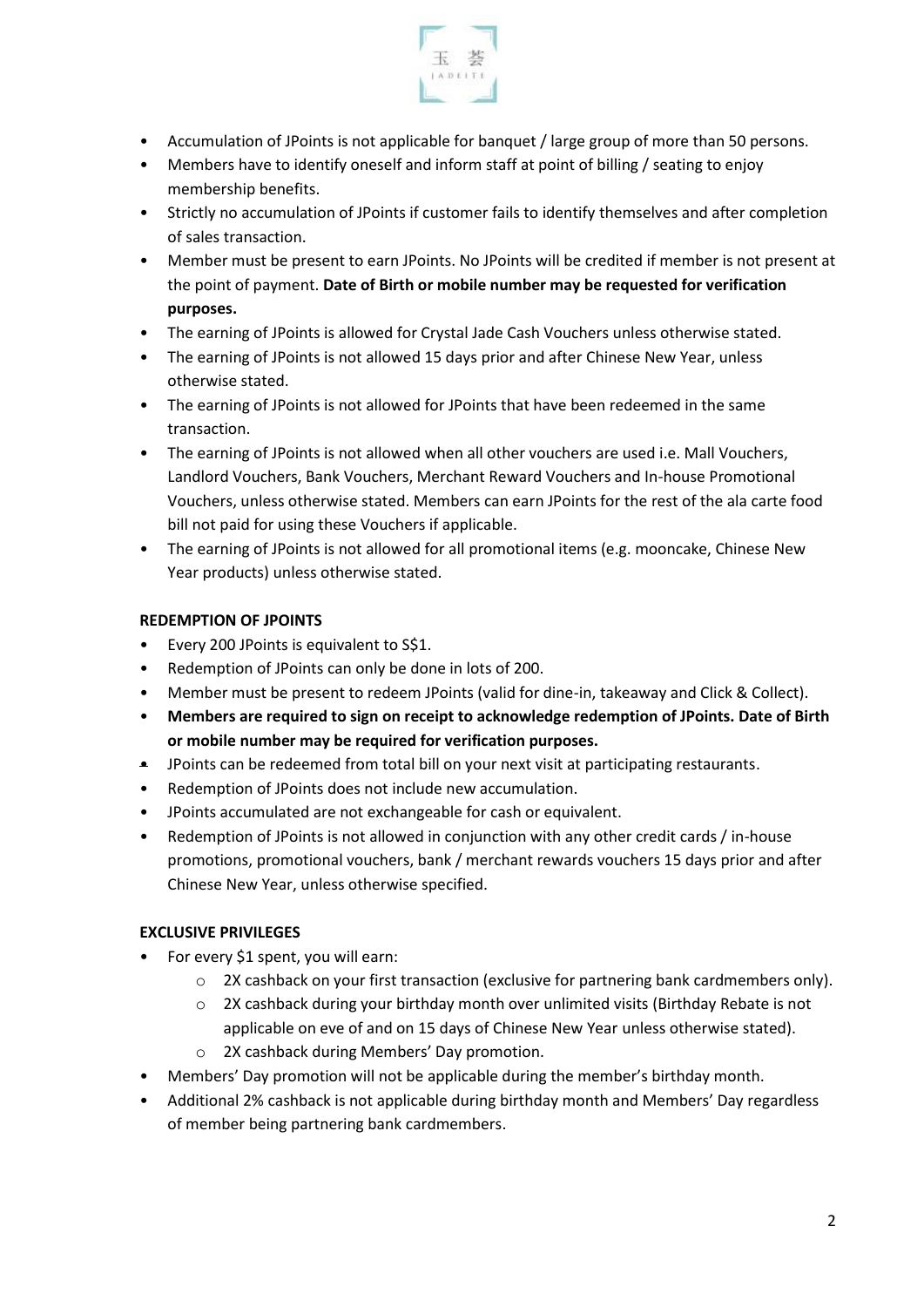

#### **MEMBERSHIP EXPIRY AND RENEWAL**

- The membership can be renewed at any participating restaurants or via online [www.crystaljade.com/](http://www.crystaljade.com/)jadeite
- Free auto renewal for members who have an accumulated nett spend of S\$1,000 within the membership year. Otherwise, there will be a renewal fee of S\$8 and the renewed membership will be valid for 1 year. (Nett spend refers to the ala carte food bill excluding festive and promotional items, set menus, steamboat buffet, beverages, desserts, alcoholic drinks, TTP (Tea, Towel, Peanut), online purchases (JPoints, Longevity Buns), service and government taxes unless otherwise stated.
- Expiry reminders will be sent via SMSes and email notifications. For members who opt not to be reached via both marketing preference, you may wish to refer to the bottom of your recent transaction receipt in our restaurants or logged on to your membership account at [www.crystaljade.com/](http://www.crystaljade.com/)jadeite to check your membership expiry date.
- All accumulated JPoints will be forfeited upon membership expiry.
- Members can renew from the month of expiry and the new membership cycle will commence from the following month.
- New membership cycle will commence from the date of renewal if renewal of membership is performed after membership's expiry.

## **JADEITE PREMIUM MEMBERSHIP EXPIRY AND RENEWAL**

- The Jadeite Premium Membership is for existing members who accumulate a nett spend of S\$12,000 and more within their 12-month membership cycle.
- The Jadeite Premium Membership is valid for one year. Members need to spend a nett minimum of S\$12,000 to qualify for an auto renewal in the premium tier the following year.
- Premium Members who do not qualify for an auto renewal will be automatically converted back to the regular Jadeite Membership, provided their nett spend in one year is S\$1,000 and above. If their spending is below S\$1,000, their membership will be converted back to the regular Jadeite Membership and marked as expired.
- All Premium Tier welcome e-vouchers are only issued once per member at the point of initial membership upgrade. There will be no re-issue of welcome e-vouchers for subsequent membership tier upgrades and downgrades.

## **PURCHASE OF JPOINTS**

- Members can purchase JPoints from Crystal Jade's e-store in denominations of \$50, \$100 and \$1000.
- Purchased JPoints will be issued to member's account within 24 hrs.
- JPoints are valid until membership expires and will continue to remain in member's account should renewal be made before expiry.
- JPoints can only be redeem in outlets or for takeaway orders and are not to be used for online e-store transactions.
- JPoints are not exchangeable or transferable. JPoints bought can only be redeemed by the person whose name is stated on the membership account that JPoints are awarded to.
- Earning of JPoints is not allowed when JPoints are purchased.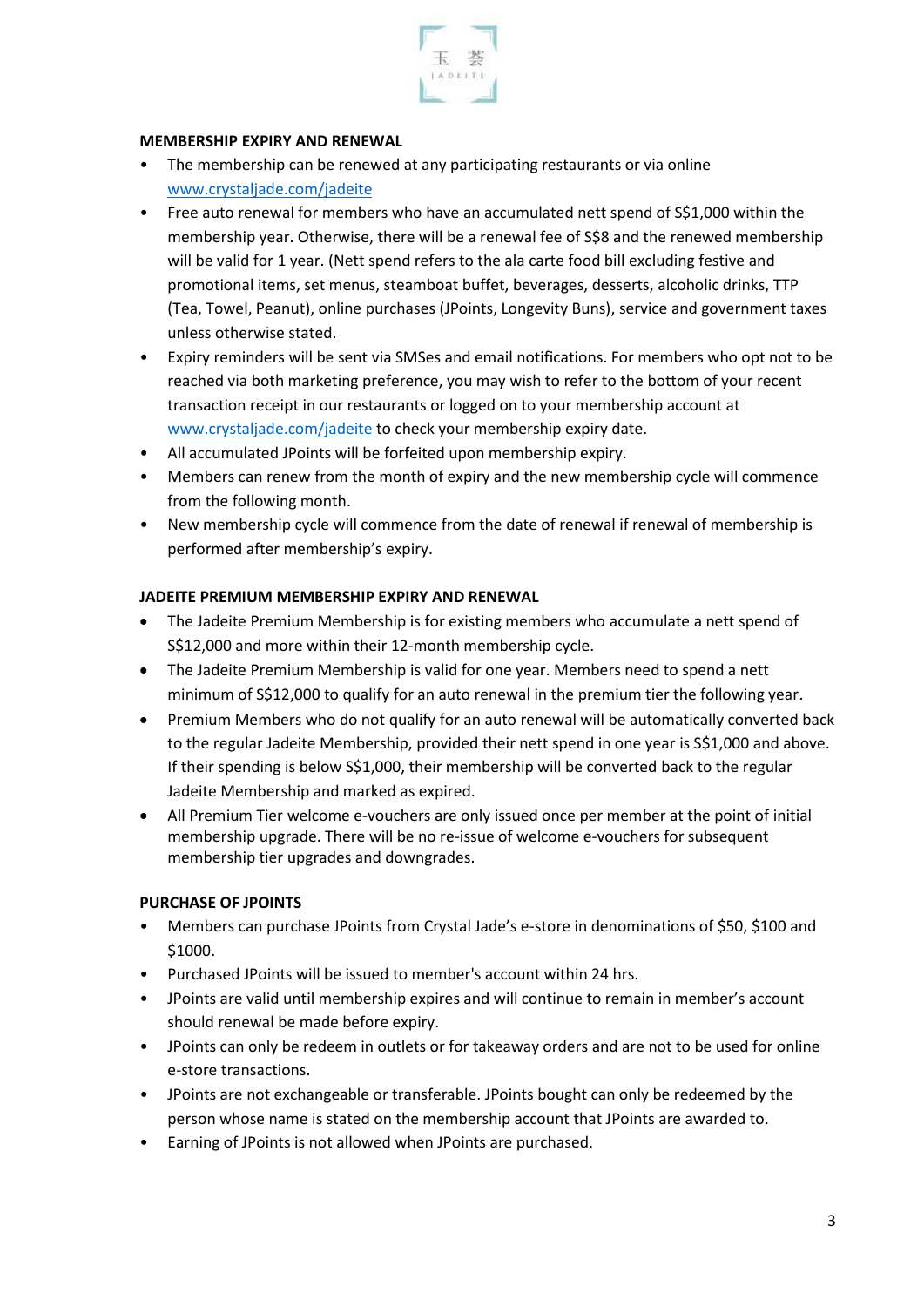

• Not valid with other promotion, discount, voucher or loyalty programmes unless stated otherwise.

# **USE OF VOUCHERS**

- All membership welcome e-vouchers are valid for 6 months from date of sign up and valid for 1 time use only.
- Limited to one voucher redemption per table per bill. Strictly no splitting of bills is allowed.
- Valid on weekdays excluding eve of/and PH and the 15 days of Chinese New Year.
- Valid for dine-in only and while stocks last.
- Not valid with other promotions, discount, vouchers or loyalty programmes unless otherwise stated.
- Earning of JPoints is not allowed for entire bill when welcome e-voucher is used.
- Strictly no extension of validity period.
- **Earning of JPoints is only valid for ala-carte food items (excluding festive and promotional items, set menus, beverages, desserts, alcoholic drinks, TTP (Tea, Towel, Peanut), online purchases (JPoints, Longevity Buns), service and government taxes unless otherwise stated.)**

## **FOR JADEITE TIER**

- The 20% welcome dining e-voucher is only valid for use at Crystal Jade Hong Kong Kitchen or La Mian Xiao Long Bao.
- The 15% dining e-voucher is only valid for use at Crystal Jade Golden Palace, Palace, Dining IN, Jiang Nan, Hong Kong Kitchen or La Mian Xiao Long Bao.
- The 2 complimentary appetiser vouchers are only valid for use at Crystal Jade Hong Kong Kitchen (Deep-fried Fish Skin in Salted Egg Yolk U.P \$9.80) and La Mian Xiao Long Bao (Wuxi Deep-fried White Bait U.P \$8.80).

## **FOR JADEITE PREMIUM TIER**

- A minimum spend of \$400 (before service charge & GST) is required to use the \$88 Casual Dining Voucher at Crystal Jade Hong Kong Kitchen or La Mian Xiao Long Bao.
- A minimum spend of \$900 (before service charge & GST) is required to use the \$188 Fine Dining Voucher at Crystal Jade Palace, Golden Palace, Dining IN or Jiang Nan.
- A minimum spend of \$1,200 (before service charge & GST) is required to use the \$288 Fine Dining Voucher at Crystal Jade Palace, Golden Palace, Dining IN or Jiang Nan.
- Complimentary bottle of birthday champagne e-voucher is redeemable during member's birthday month and applicable for one-time use at Crystal Jade Palace, Golden Palace, Dining IN, Jiang Nan, Hong Kong Kitchen Westgate or Hong Kong Kitchen Causeway Point. Subject to availability.
- All welcome e-vouchers are only issued once per member at the point of sign up/ initial upgrade. There will be no re-issue of welcome e-vouchers for subsequent membership tier upgrades and downgrades.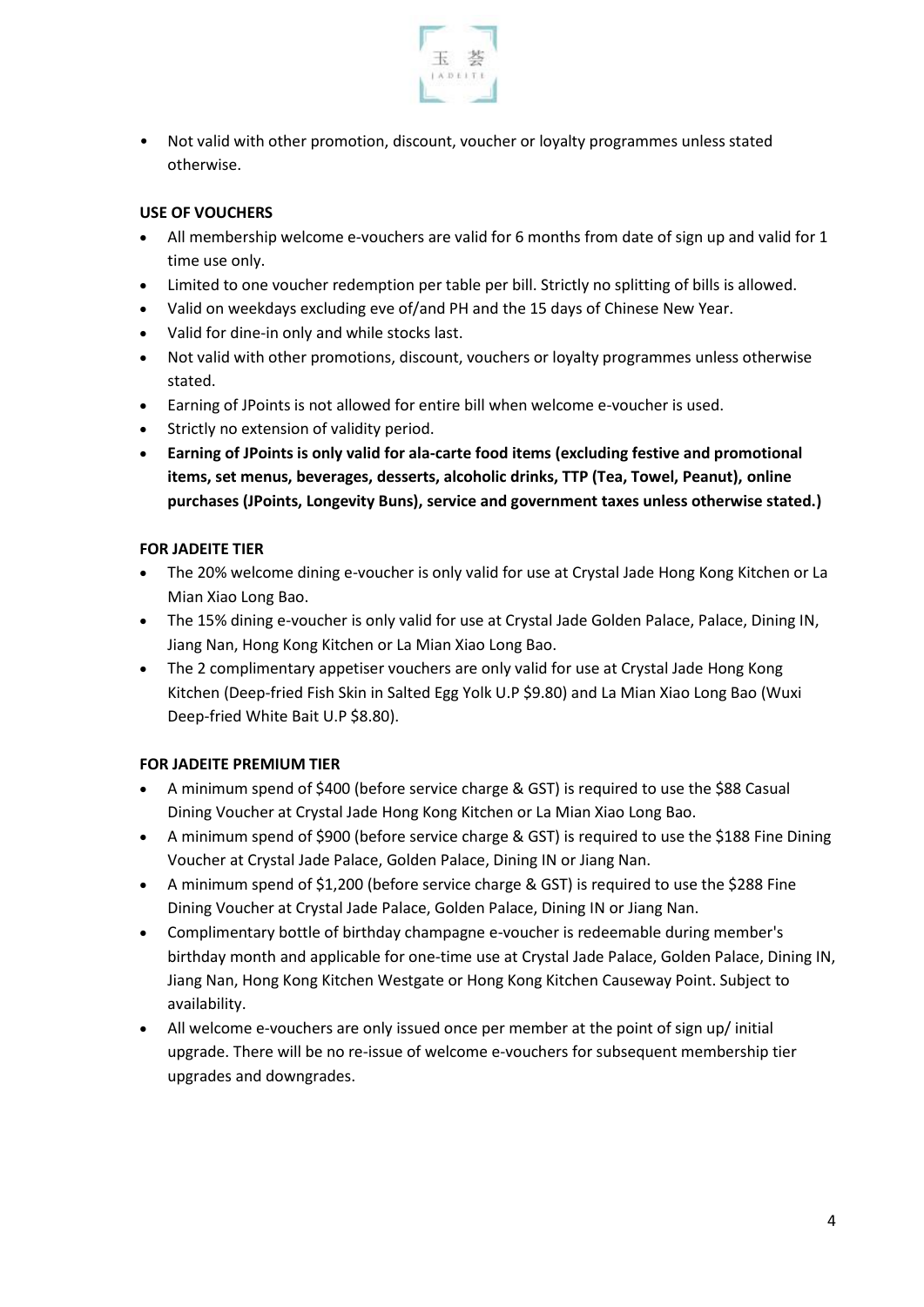

## **TERMINATION AND CANCELLATION**

- Members may, at any time, terminate the membership before the expiry date by written notice to 151 Lorong Chuan, #04-02 Lobby B New Tech Park Singapore 556741 or via email to [jadeite@crystaljade.com](mailto:jadeite@crystaljade.com)
- In the event of an early termination, membership expiry will be as of date of termination.
- The Membership may be terminated in the event of any breach of the terms and conditions contained herein.
- We reserve the rights to terminate the Membership if found to be shared by member and his / her family and friends etc.
- Upon termination of the Membership either by member or by us, member shall not attempt to use the Membership. Such act shall be deemed as fraudulent.
- Upon the termination or cancellation of the account for whatever reasons, all JPoints will be forfeited and member shall have no further claim against us.

#### **COMMUNICATION**

- Member agrees that we shall be entitled to disclose personal particulars to the cooperatives and the organizations affiliated or related to us.
- Member agrees to allow us to use his / her contact details and personal particulars in order to facilitate Membership privileges and entitlement.

#### **CONFIDENTIALITY OF MEMBERSHIP INFORMATION**

Members are to keep his / her membership information confidential at all times.

#### **DISCRETION**

- Membership is the sole property of Crystal Jade.
- Notwithstanding any other provisions herein, if the Membership privileges have been wrongfully or fraudulently utilised, the member shall be liable to refund us the value of the said privileges without dispute.
- Any dispute on the Membership privileges shall be notified to us within 30 days from the date that the dispute had taken place.
- We reserve the rights to amend, reserve and / or withdraw any of the Membership privileges without prior notice.
- We are entitled at any time, in our absolute discretion without liability to you, to request for identification, suspend or terminate the membership should any of the Membership privileges be abused.
- Member shall indemnify and hold us harmless against any liability or loss, penalty, damage, costs and expenses, including but not limited to legal costs, arising directly or indirectly from any breach on the part of the member in using the Membership and non-compliance or observation of the terms and conditions.

#### **PERSONAL DATA PROTECTION ACT**

• Crystal Jade respects your privacy and recognises that your personal data is important to you.